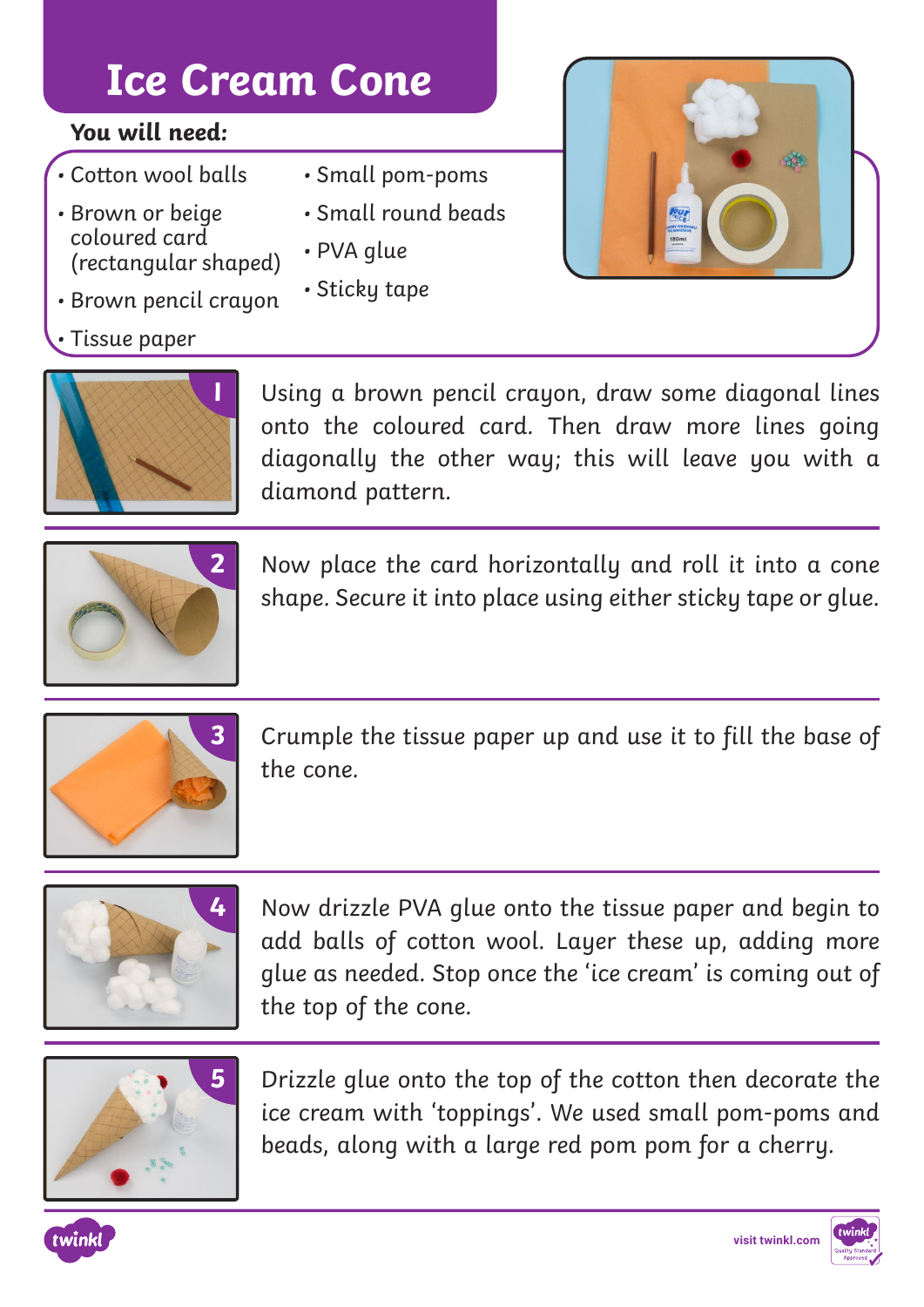## **Ice Cream Cone**

#### **You will need:**

- Cotton wool balls
- Brown or beige coloured card (rectangular shaped)
- Brown pencil crayon

### • Tissue paper

#### • Small pom-poms

- Small round beads
- PVA glue
- Sticky tape







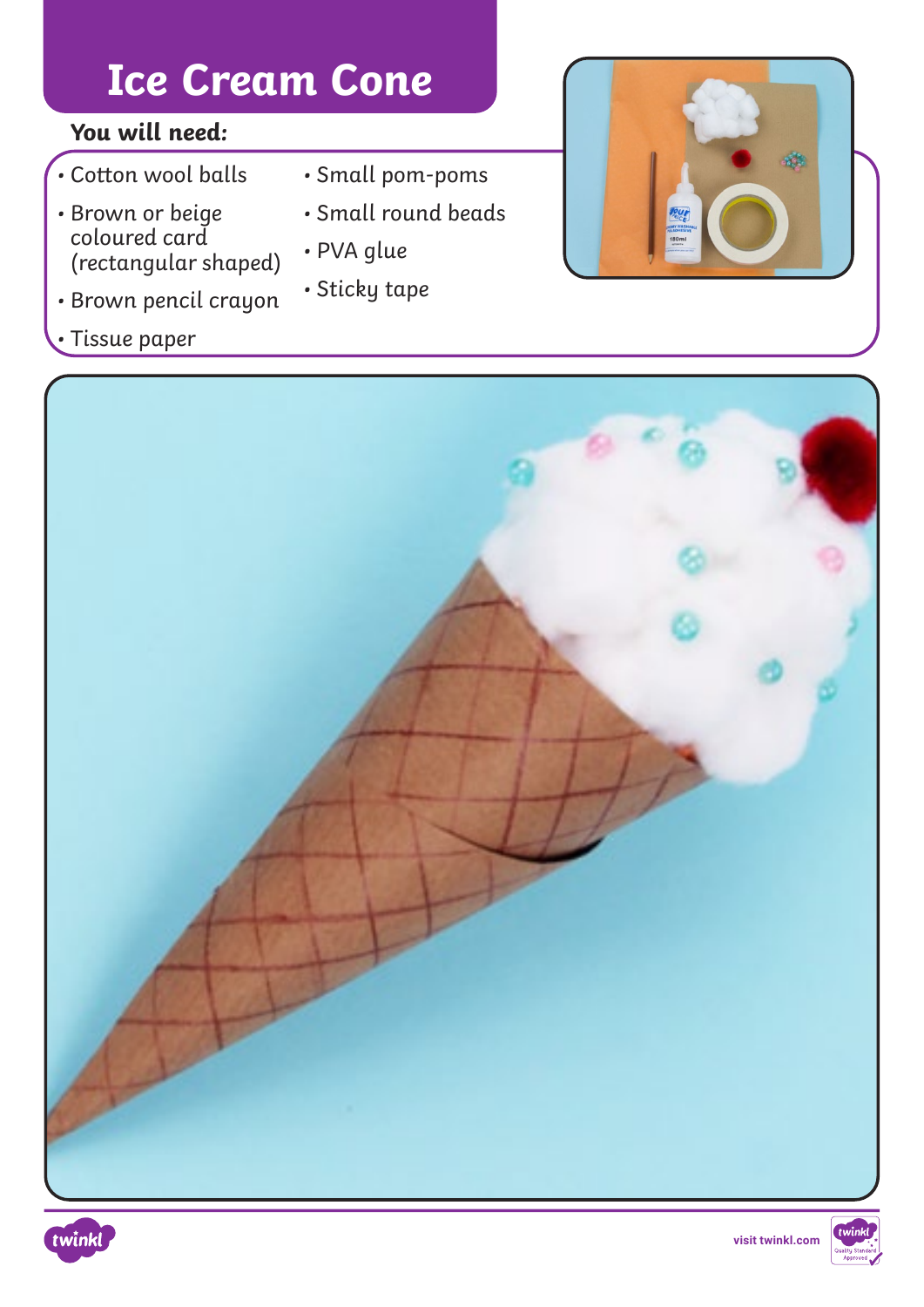

# **Step 1**

Using a brown pencil crayon, draw some diagonal lines onto the coloured card. Then draw more lines going diagonally the other way; this will leave you with a diamond pattern.



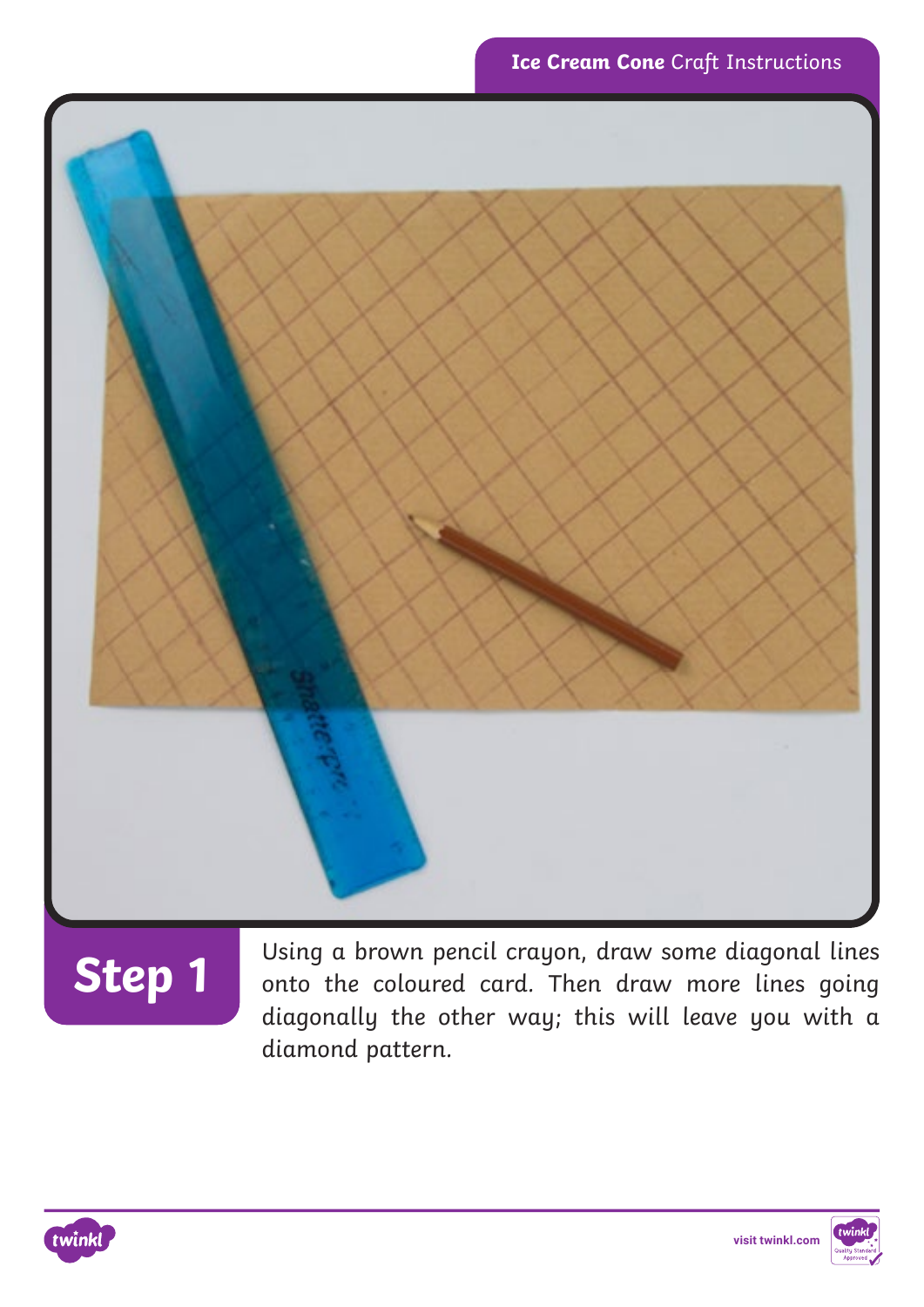



**Step 2** Now place the card horizontally and roll it into a cone shape. Secure it into place using either sticky tape or glue.



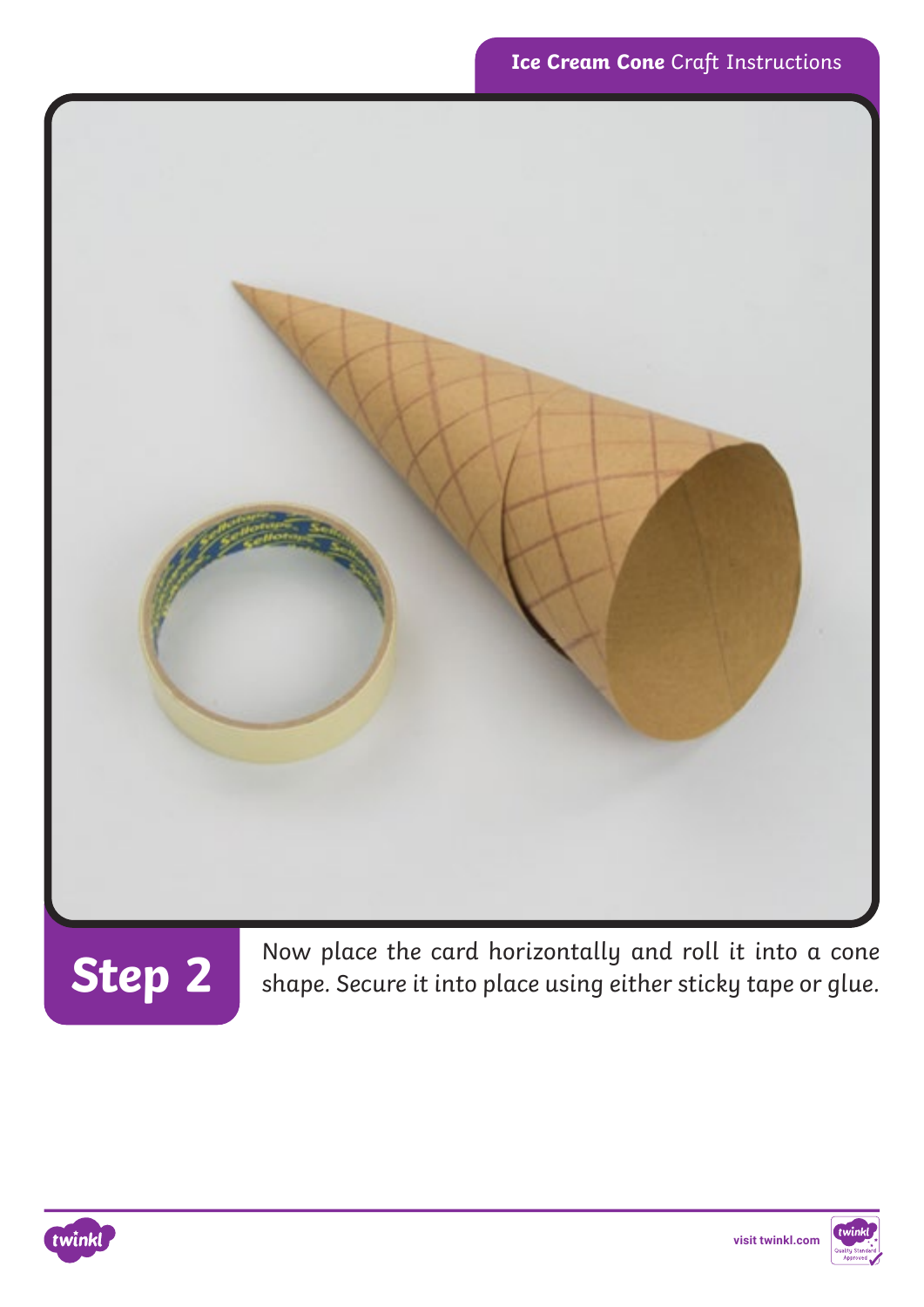



Step 3<sup>crumple the tissue paper up and use it to fill the base of the cone.</sup>



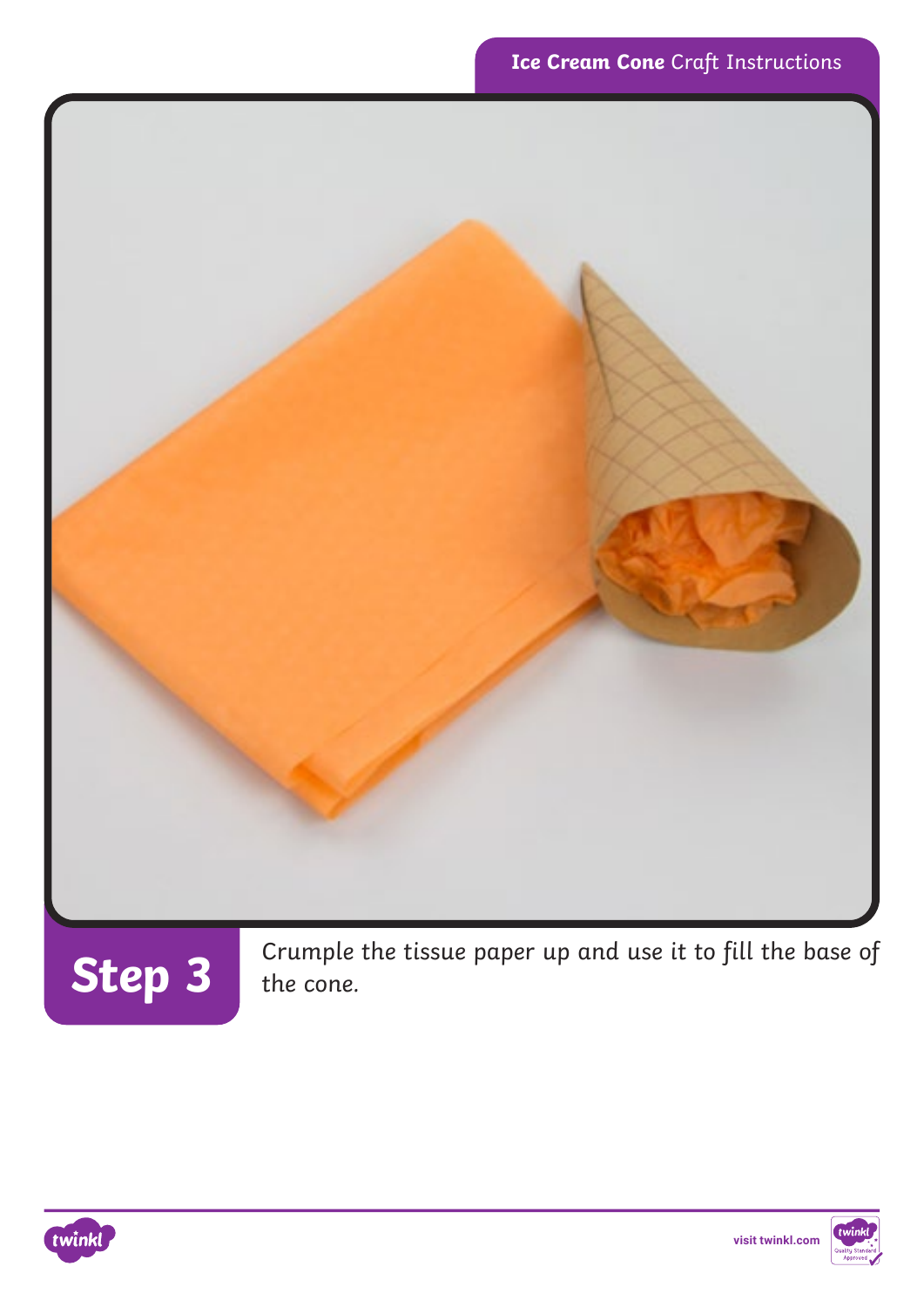



Step 4 Now drizzle PVA glue onto the tissue paper and begin to<br>Step 4 add balls of cotton wool. Layer these up, adding more glue as needed. Stop once the 'ice cream' is coming out of the top of the cone.

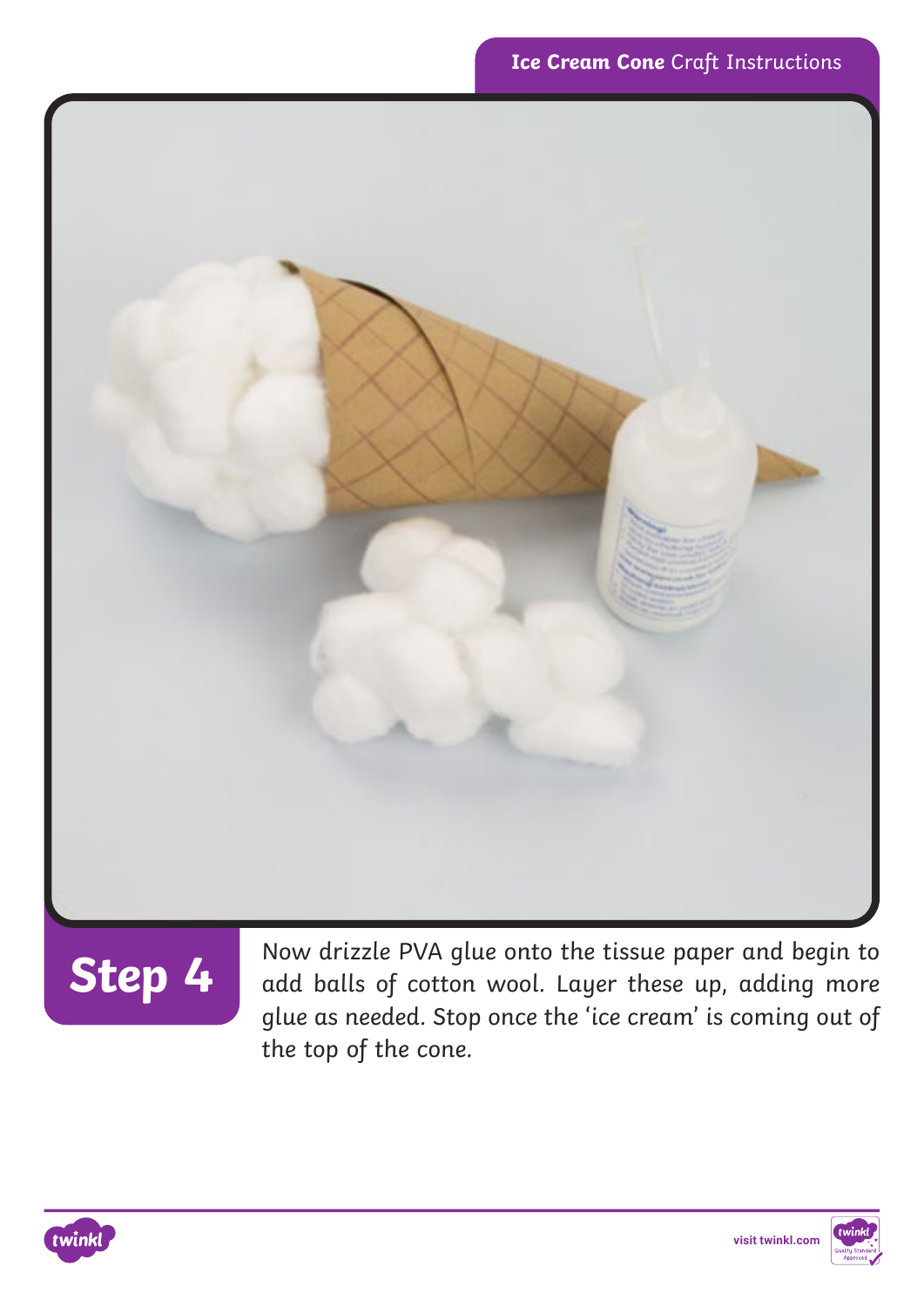

# **Step 5**

Drizzle glue onto the top of the cotton then decorate the ice cream with 'toppings'. We used small pom-poms and beads, along with a large red pom pom for a cherry.